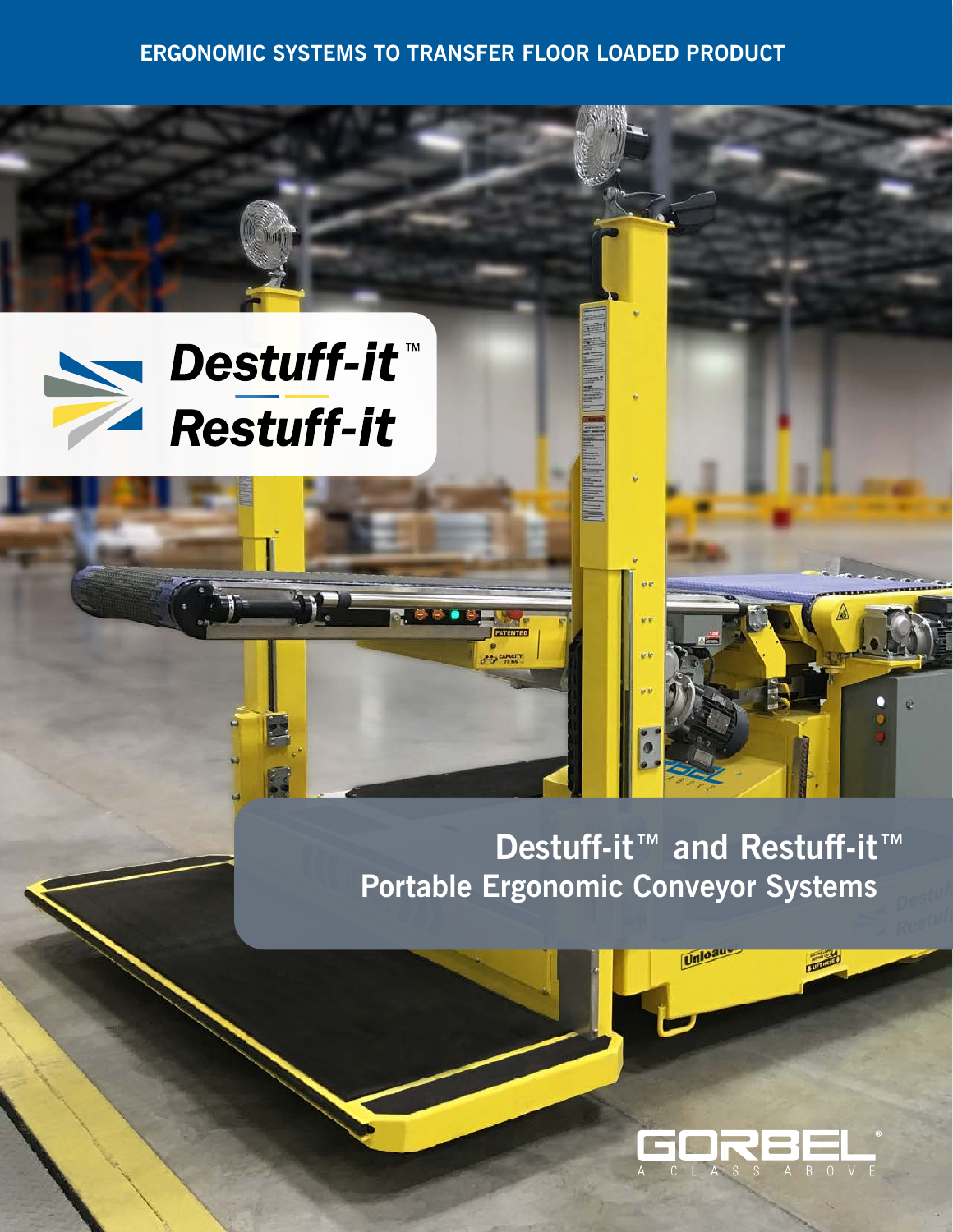## **Destuff-it™ and Restuff-it™ Portable Ergonomic Conveyor Systems**





The sturdy Operator Platform aids up to two workers to reach the top of the box wall. To drive and to run the controls, the operator must be standing on the weight activated, ergonomic Sensing Mat with a treaded surface. The Operator Platform is able to reach a maximum vertical height of 27.5" (699 mm) from the floor. Operator Platforms are available in a standard width of 22" (559 mm) or an extended width of 33" (838 mm) and have a capacity of 550 lbs (250 kg).







#### **Pivoting Conveyor**

The Pivoting Conveyor enables an operator to adjust the horizontal and vertical position of the belt for optimal positioning to the box wall. The operator uses a handle located at either side of the conveyor to release a brake allowing manual, side-to side movement of the conveyor. For tilting up and down, the operator simply twists the handle much the same as a motorcycle throttle. The belt width of the Pivoting Conveyor is 24" (610 mm) with a capacity of 165 lbs (75 kg) on a 30° incline.

#### **Drive System and Batteries**

Each Destuff-it™ machine is easily moved from dock to dock under its own independent power. These self-propelled machines have an integrated DC drive and steering system capable of negotiating dock leveler slopes and transition plates. Operators use easy-to-reach controls to travel forward, reverse, left and right. Each machine uses two batteries to provide a 24VDC power source for control system and travel motors. There is a timeout feature to save power if left unattended. Batteries are maintenance-free, but periodic inspection is required.

#### **Conveyor Integration**

Destuff-it™ machines can be integrated with a variety of conveyor types, including flexible roller conveyors and telescopic belt conveyors. Our engineers will assess the product you are transferring and recommend a type of conveyor to suit your application or integrate your new Destuff-it™ machine with your existing conveyor.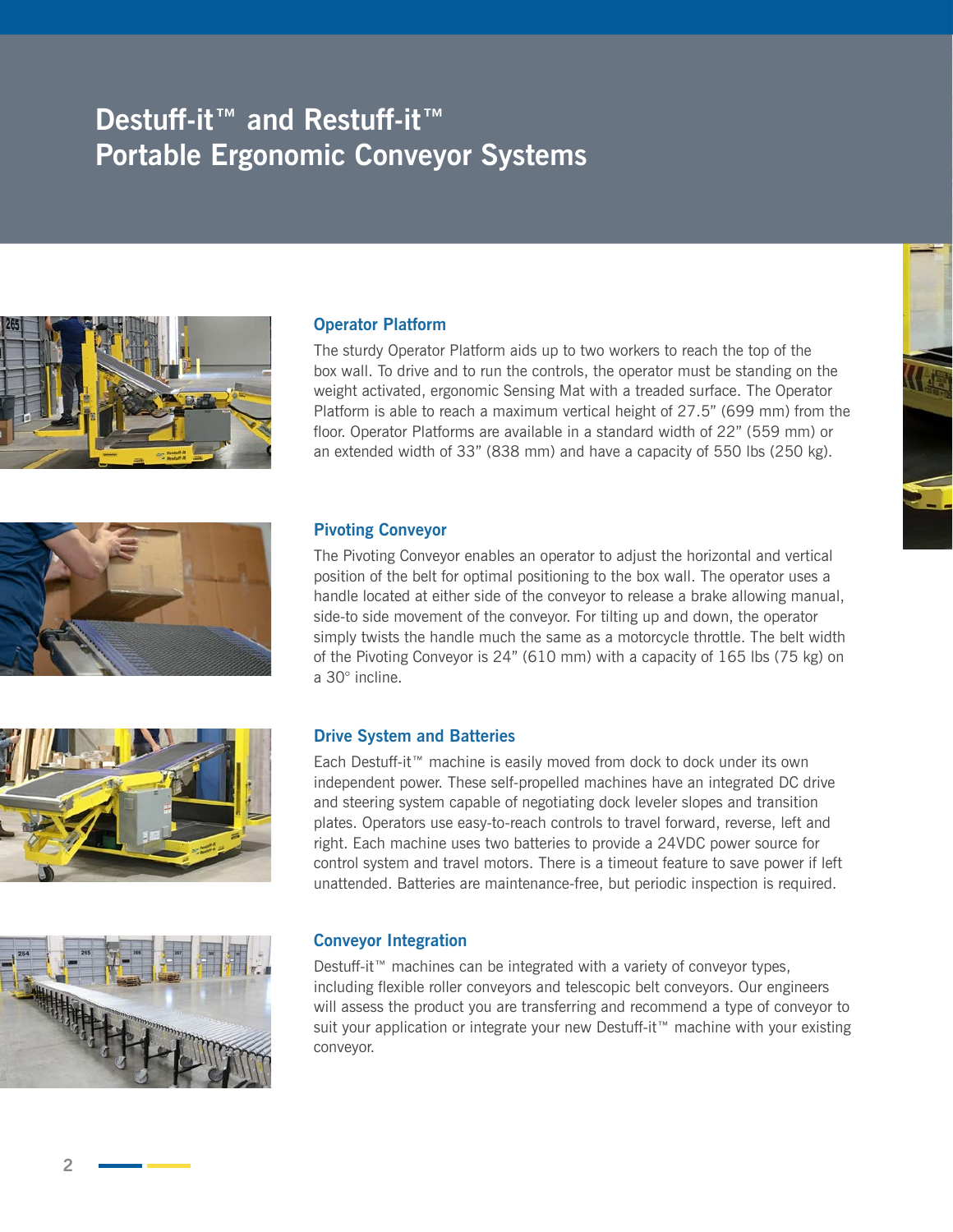

It is common for a single worker on a Destuff-it™ to achieve a case rate in excess of 900 boxes per hour, depending on the size and weight of the box. Whether handling a single SKU or dozens, the Destuff-it™ aids in getting boxes to the dock area for sorting and palletizing in an efficient manner.

Whether the objective is to reduce injury or improve productivity, the Destuff-it™ reduces unload time, eliminates demurrage, standby and drop trailer charges. The Destuff-it™ can also reduce the number of doors needed for the unload operation with more trailer turns per door.

**Increase Throughput** - Destuff-it™ operators unload containers up to 50% faster than the traditional, manual method with a step stool.

**Reduce Labor Hours** - DCs and 3PL operations using a Destuff-it™ have reported significant reductions in overtime charges typically realized during seasonal peaks.

**Improves Dock Utilization** - By bringing the palletizing function onto the dock, workers are able to sort multiple SKUs as the product travels down the conveyor.

In the new normal of social distancing, companies continue to look for new ways to get their tasks done with minimal physical interaction. This is certainly true in the area of container unloading where the standard was to have two to three people in the container loading pallets. Learn more about unloading a container with only 1 person in the trailer, and at the same time, increase productivity and Health & Safety at **www.gorbel.com**.